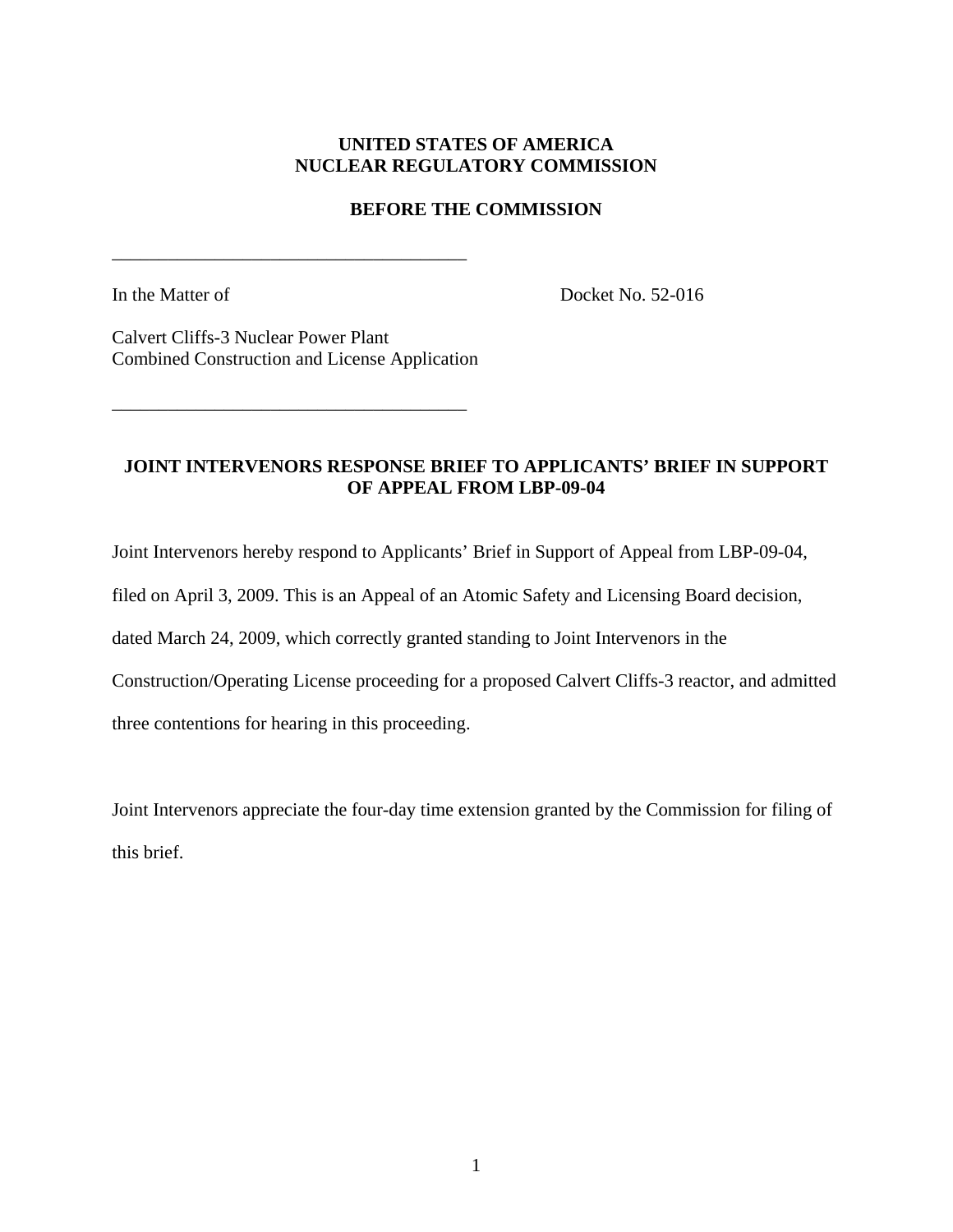# **TABLE OF CONTENTS**

| A. THE ASLB RULED CORRECTLY; JOINT INTERVENORS                        |
|-----------------------------------------------------------------------|
| HAVE ESTABLISHED STANDING FOR THIS PROCEEDING4                        |
| B. THE ASLB RULED CORRECTLY; JOINT INTERVENORS'                       |
|                                                                       |
| 1. Contention 1 is admissible and the ASLB's order should be upheld9  |
| 2. Contention 2 is admissible and the ASLB's order should be upheld13 |
| 3. Contention 7 is admissible and the ASLB's order should be upheld17 |
|                                                                       |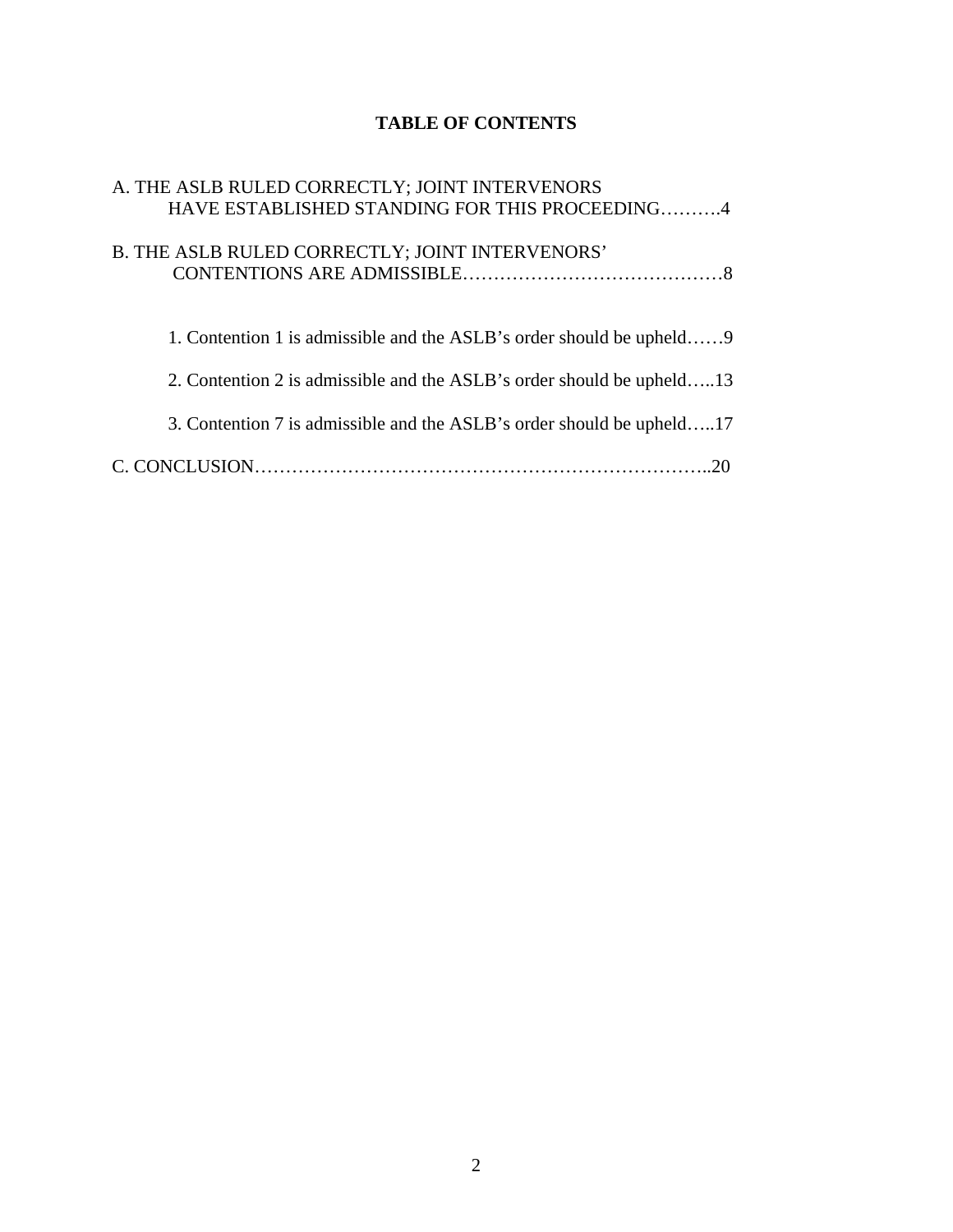## **TABLE OF AUTHORITIES**

## **ADMINISTRATIVE DECISIONS**

| Calvert Cliffs 3, ASLB No. 09-874-02-COL-BD01, 20094, 5, 9, 12, 18 |  |
|--------------------------------------------------------------------|--|

# **STATUTES AND REGULATIONS**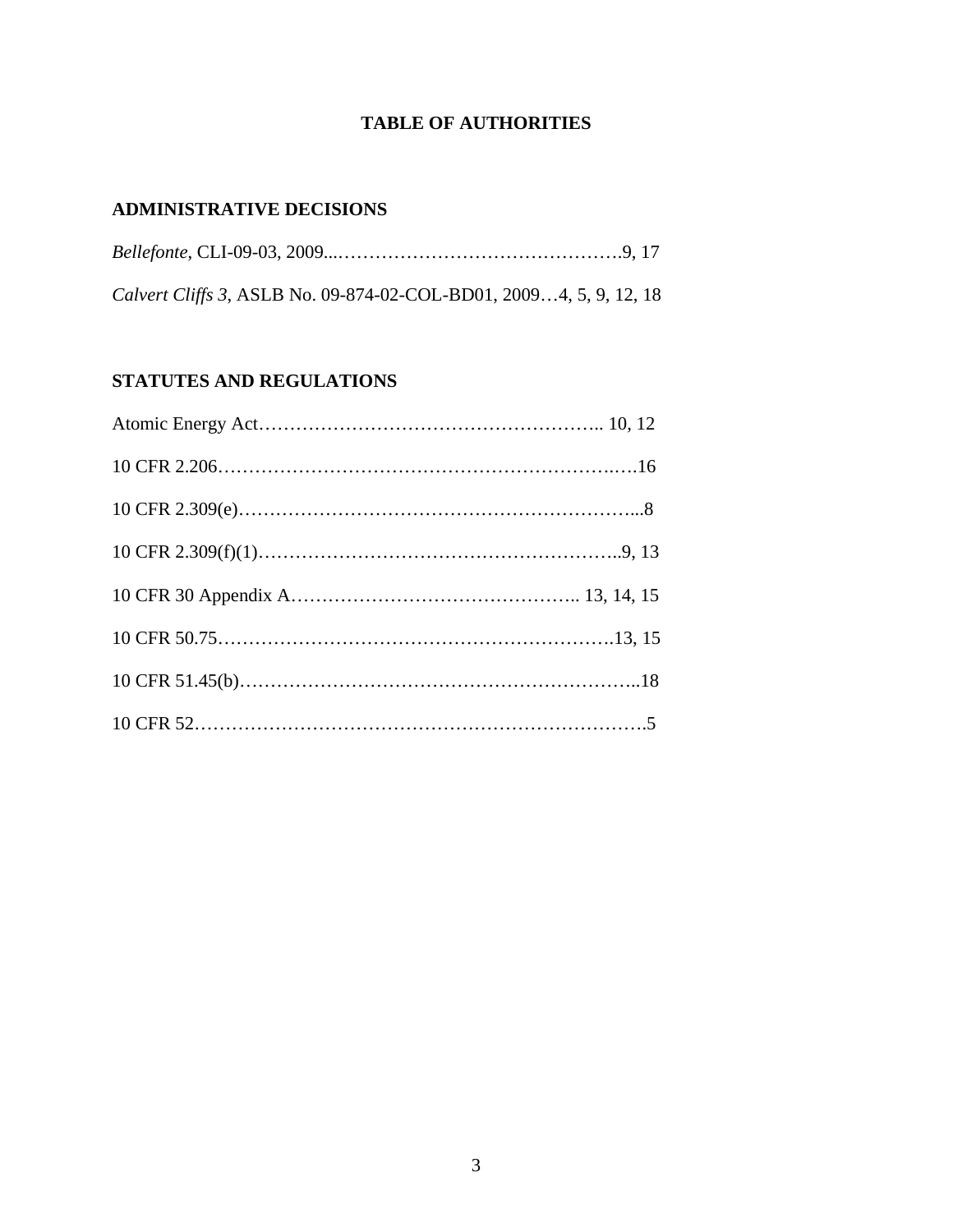# **A. THE ASLB RULED CORRECTLY; JOINT INTERVENORS HAVE ESTABLISHED STANDING FOR THIS PROCEEDING**

Applicants have proposed a radical, unnecessary and self-serving change to the NRC's longstanding proximity presumption for standing in nuclear reactor licensing proceedings. Applicants would overturn decades of precedent for NRC (and before that AEC) licensing cases that encourages public participation and provides standing for members of the public within a limited distance of a proposed nuclear reactor in favor of Applicants' proposed concept that sets standing hurdles so high that it is unlikely any member of the public could achieve standing in a reactor licensing case. This proposal was first articulated in Applicants' Reply Brief to our Petition to Intervene, and was discussed at the pre-hearing conference on this proceeding on February 20, 2009. The ASLB correctly and thoroughly rejected Applicants' arguments.

Now, Applicants are resurrecting these rejected arguments before the Commission. We commend the ASLB's discussion<sup>1</sup> of these issues, which is as thorough and compelling as any discussion pro se intervenors can provide as to the legal reasons why Applicants' position is untenable.

However, we would like to point out a few more flaws in Applicants' position. Applicants argue that the Commission should apply "contemporaneous judicial concepts of standing" in this proceeding, and, by extension, argue that the Commission's proximity presumption is somehow not contemporary.

<sup>&</sup>lt;sup>1</sup> ASLB No. 09-874-02-COL-BD01, March 24, 2009, pages 10-19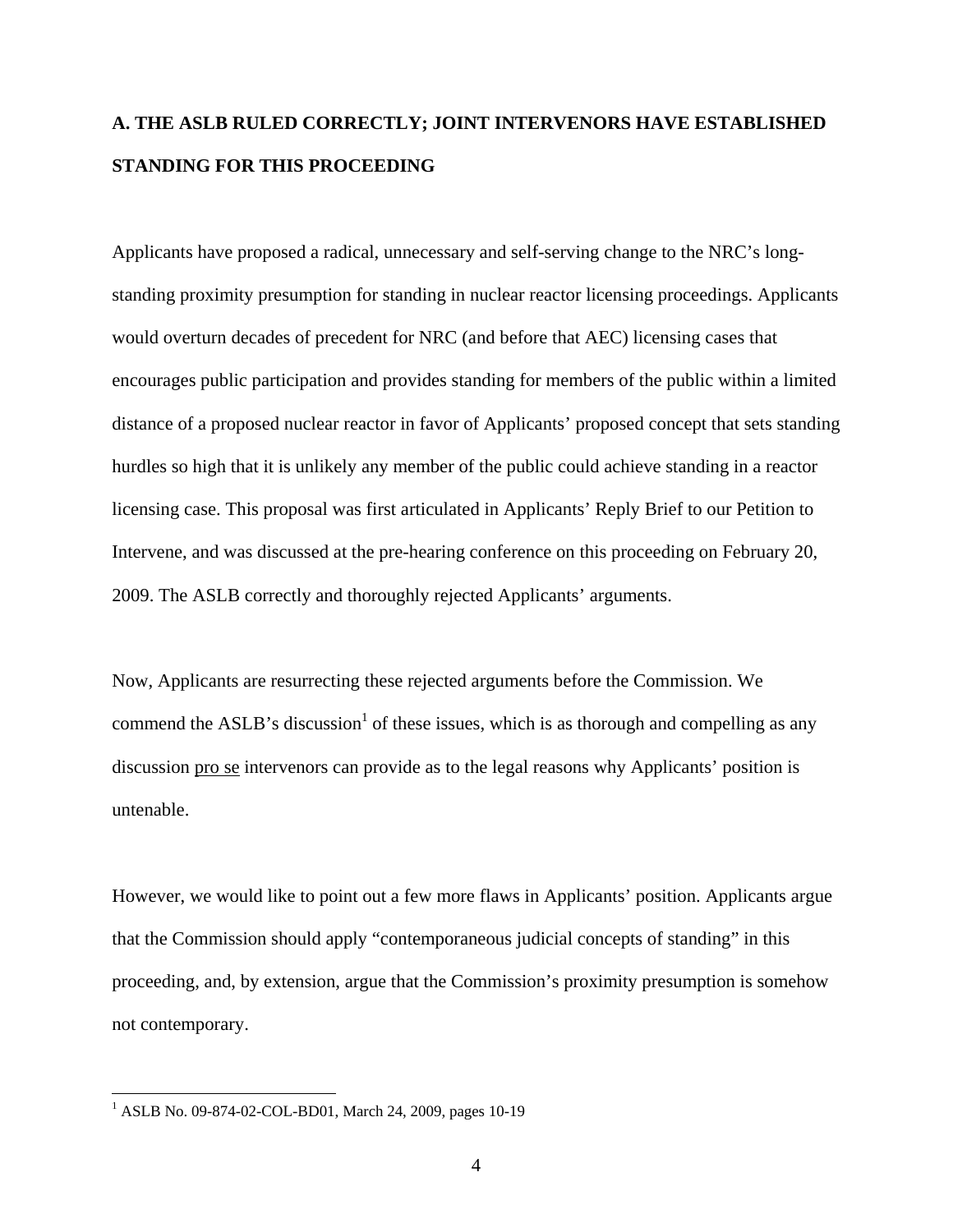But Applicants' underlying premise is based on an unsupportable presumption: that Applicants' proposed nuclear reactor is so safe that no potential hazard to people living within the NRC's traditionally-defined 50-mile radius, and indeed, even just outside the fences of the proposed reactor site, can be identified or justified. If this presumption were accepted, of course, it would for all practical purposes be nearly impossible for any intervenor at any reactor site to ever gain standing in a COL proceeding. That is clearly not the intent of the Congressional actions that spawned establishment of 10 CFR 52, nor, as the ASLB properly noted, does it represent "a reasonable construction of Section  $189a^{2}$  of the Atomic Energy Act, nor does it conform with various NRC safety-related regulations, as noted by the  $ASLB<sup>3</sup>$ .

Joint Intervenors would like to believe that the proposed Calvert Cliffs 3 reactor would meet that level of safety. Unfortunately, such a conclusion does not hold up under even mild scrutiny.

Applicants' argument is based on unsupported computer-based models that simply cannot stand in a licensing process. The Evolutionary Power Reactor (EPR) Applicants propose to build and operate has not—to date—been built or operated anywhere in the world. The design for this reactor has not been certified by the NRC, and will not be for at least another 18-24 months—if by then. An initial effort to build such a reactor in Finland has been plagued by quality assurance and quality control problems—similar to those that delayed many U.S. reactors in the 1970s and 1980s--leaving no assurance that the as-built design will resemble the as-designed design. Computer models based on an uncertified, untested, unbuilt, never-operated reactor design must

<sup>&</sup>lt;sup>2</sup> ASLB Memorandum and Order ASLBP No. 09-874-02-COL-BD01, March 24, 2009, page 17

<sup>&</sup>lt;sup>3</sup> Ibid, page 12, footnote 13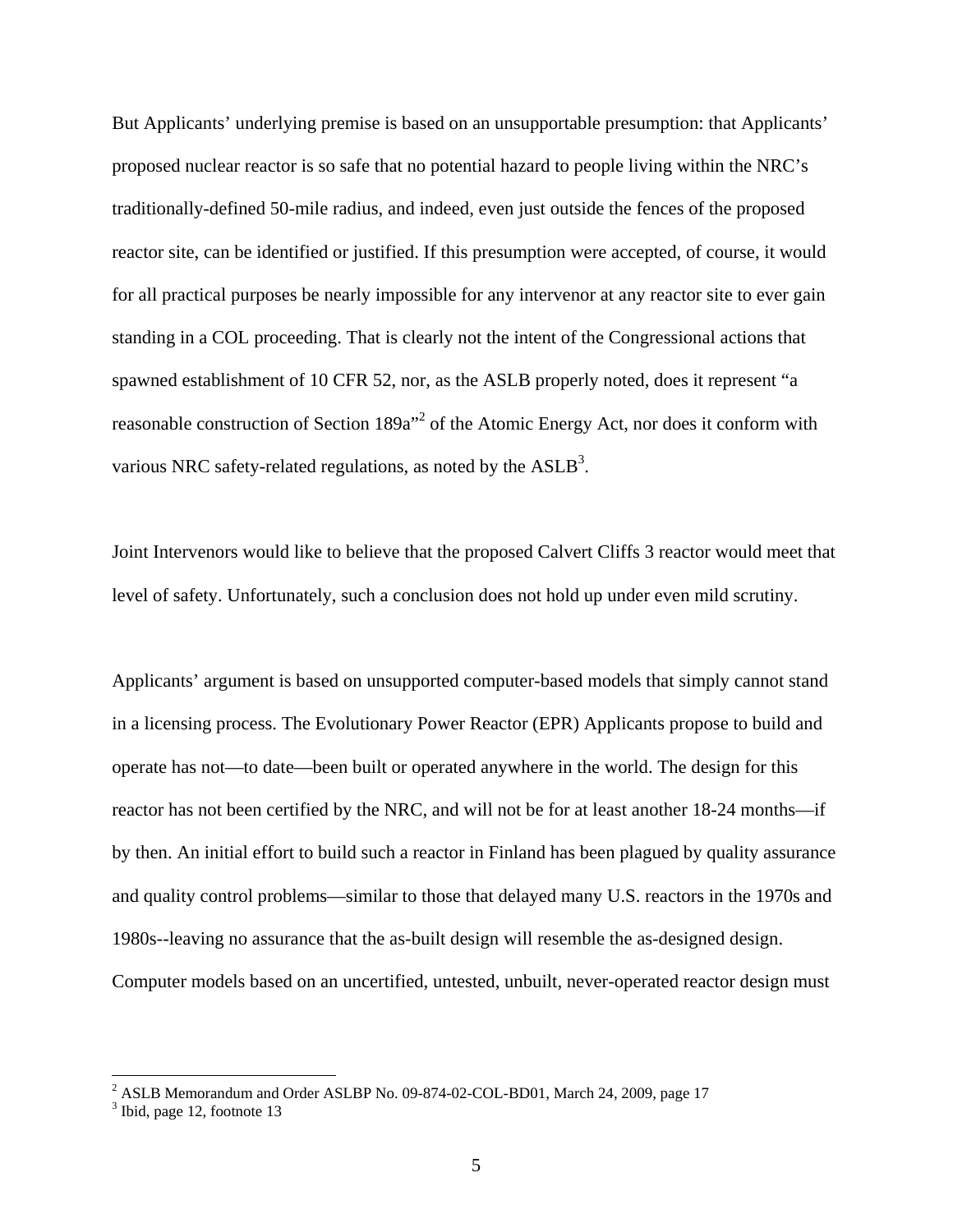be taken with multiple grains of salt. They are not evidence, they are not controlling, they have no value at this point in the licensing process.

Applicants claim that Joint Intervenors "are doing nothing more than speculating about a hypothetical accident that, in turn, poses some smaller likelihood of actually impacting them."<sup>4</sup> Particularly given the lack of evidence that the proposed Calvert Cliffs-3 reactor is any safer than any existing reactor, it is rather the Applicants who are speculating about the hypothetical safety of Calvert Cliffs 3. The Commission's proximity presumption does in fact remain contemporaneous and legitimate in this proceeding.

We note further that Applicant's Appeal Brief fails to even acknowledge the declaration prepared by Joint Intervenors' expert witness Dr. Edwin S. Lyman. The ASLB essentially stated that Applicants' arguments were so weak that it did not need to rely on Dr. Lyman's declaration. However, even under the scenario that provides the best case argument for Applicants, Dr. Lyman's affidavit counters Applicant's argument. Applicant argues that their reactor is so safe proximity is not an issue for anyone living outside the reactor gates. Dr. Lyman points to the errors in Applicants' calculations and finds the probability of core melt damage and offsite consequences to be, in the best-case scenario for Applicants, within the same order of magnitude as that which Applicants cite in court cases as necessary for standing.

<u>.</u>

<sup>4</sup> Applicants Appeals Brief, April 3, 2009, page 9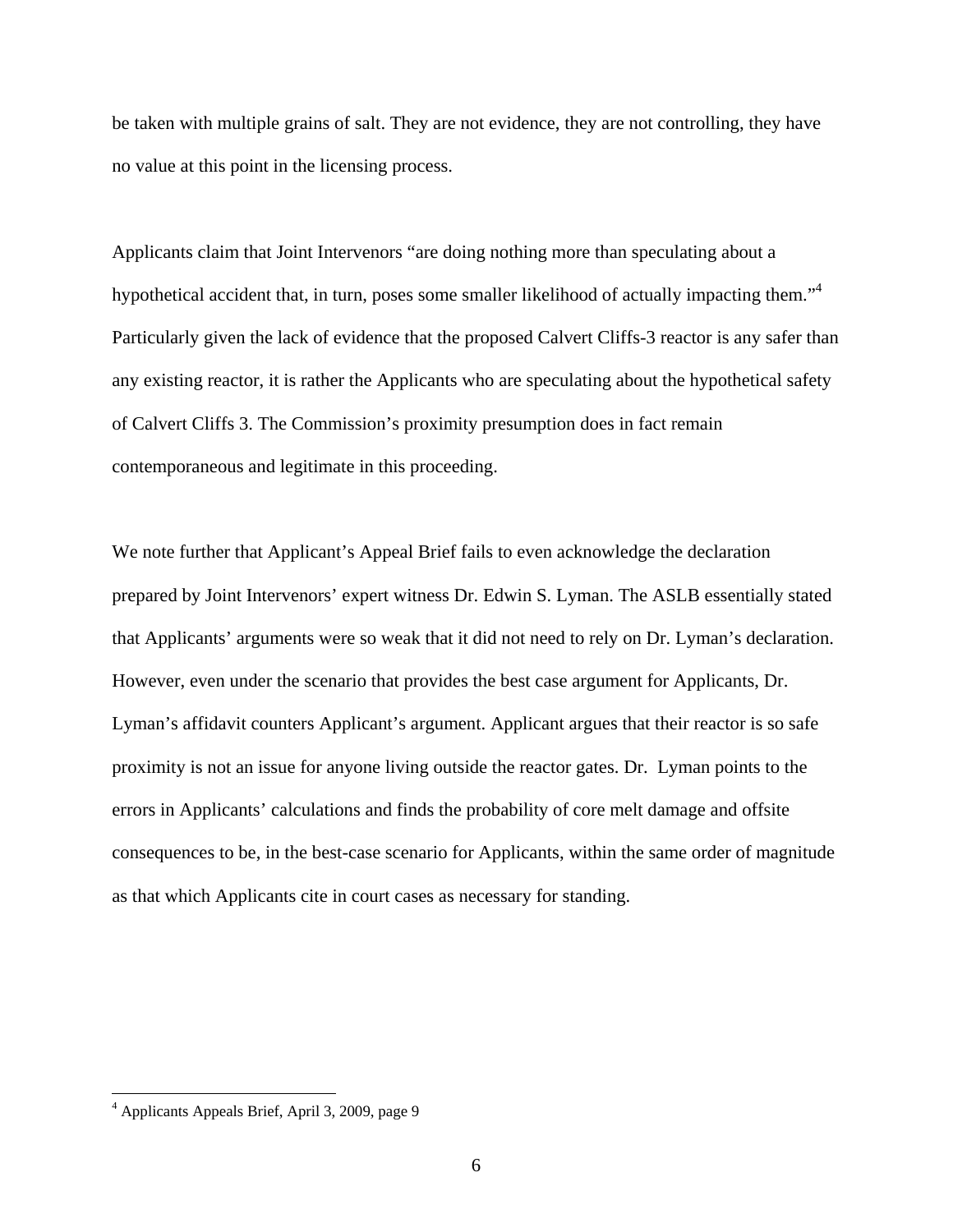Nor have Applicants responded to the several scenarios outlined in our Reply Brief of potential accidents, not related to core melt, that could cause offsite radioactive releases from the proposed Calvert Cliffs-3 reactor.<sup>5</sup>

In the present case, Joint Intervenors have raised valid contentions, approved by an NRC Atomic Safety and Licensing Board. Joint Intervenors have established standing, based on long-standing NRC precedent. Applicants have established no valid rationale for the Commission to now step in, as Applicants request, and deny both standing and admission of contentions.

We understand Applicants' desire for wishing to set a new standard for intervention, and for wishing no interventions were possible whatsoever. Applicants would clearly prefer as little public oversight as possible, and undoubtedly would prefer as little regulatory oversight as possible. In this sense, Applicants are simply reflecting the hands-off French regulatory model with which they are most familiar. But this model does not hold up in the United States of America. Here, public involvement in government processes is not something to be avoided, but something to be cherished. Here, the participation of the public in governmental decisions is something built into our laws, not something to be circumvented at a corporation's whim.

In this  $30<sup>th</sup>$  anniversary year of the Three Mile Island accident, it is perhaps worth taking a moment to remember the words of the President's Commission that investigated that accident: "After many years of operation of nuclear power plants, with no evidence that any member of the general public has been hurt, the belief that nuclear power plants are sufficiently safe grew into a conviction….The Commission is convinced that this attitude must be changed to one that

 5 See discussion in Petitioners Reply Brief, December 22, 2008, pp 10-12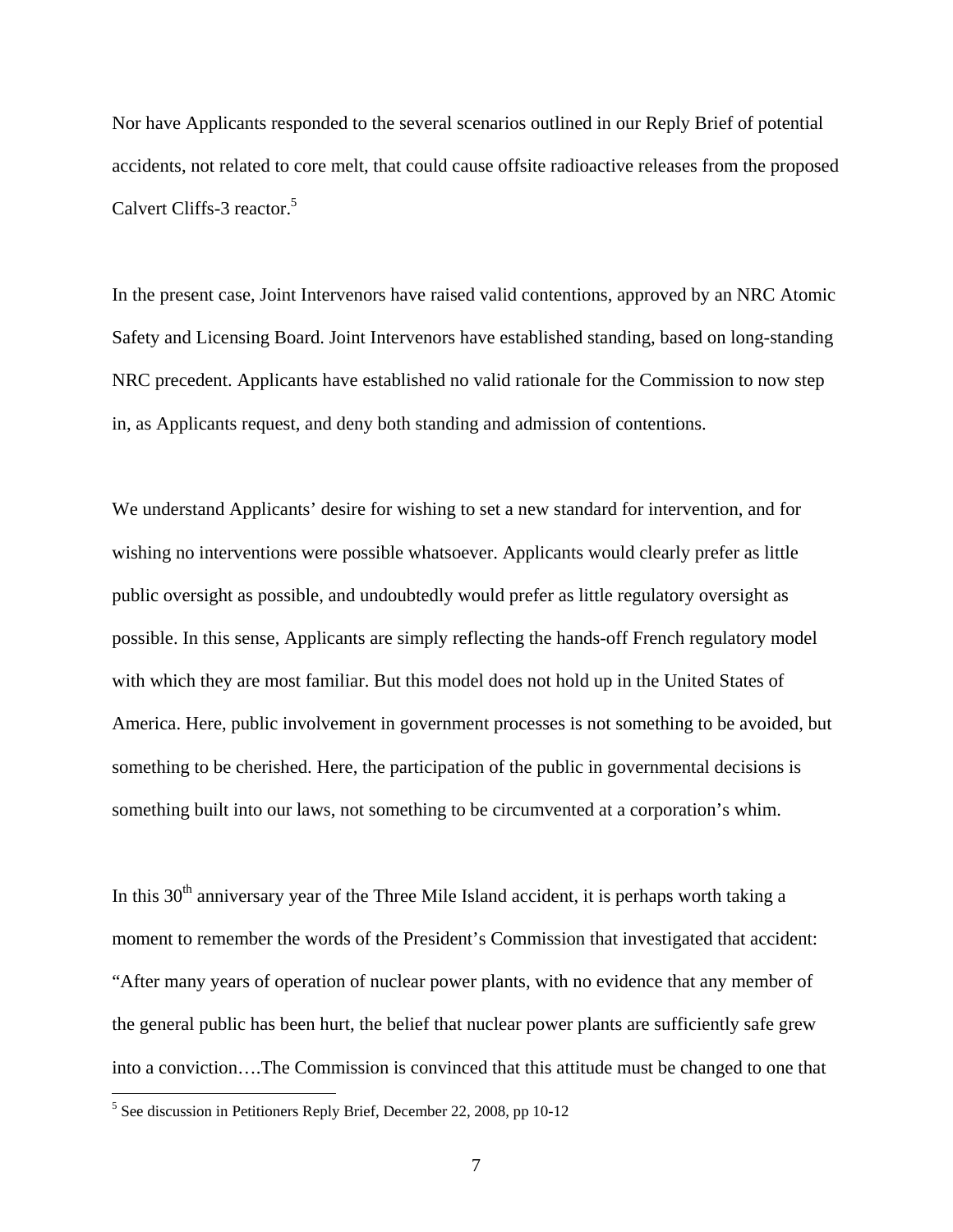says nuclear power is by its very nature potentially dangerous, and therefore, one must continually question whether the safeguards already in place are sufficient to prevent major accidents."<sup>6</sup>

Applicants would have the Commissioners—and by extension the public—believe an accident with off-site consequences is not possible at Calvert Cliffs 3. This is a dangerous position, and one that, in our view, threatens to disqualify Applicants entirely from having the requisite character and knowledge to operate a nuclear reactor.

Applicants' position on standing in this proceeding is unsupported by fact and unsupportable in concept. The ASLB ruled correctly on standing issues in this proceeding, and its decision should be upheld.

If the Commissioners mistakenly decide in favor of Applicants, however, Joint Intervenors should be granted discretionary standing under 10 CFR 2.309(e). At the very least, Joint Intervenors must be provided the opportunity to establish standing under any new criteria established. Joint Intervenors clearly complied with the standing requirements under the NRC's longstanding proximity presumption; even Applicants do not claim otherwise. Joint Intervenors should not be penalized for not meeting standing requirements that did not exist at the time of our filing.

#### **B. THE ASLB RULED CORRECTLY; JOINT INTERVENORS' CONTENTIONS ARE ADMISSIBLE**

<sup>&</sup>lt;sup>6</sup> Report of the President's Commission on The Accident at Three Mile Island, October 1979, page 9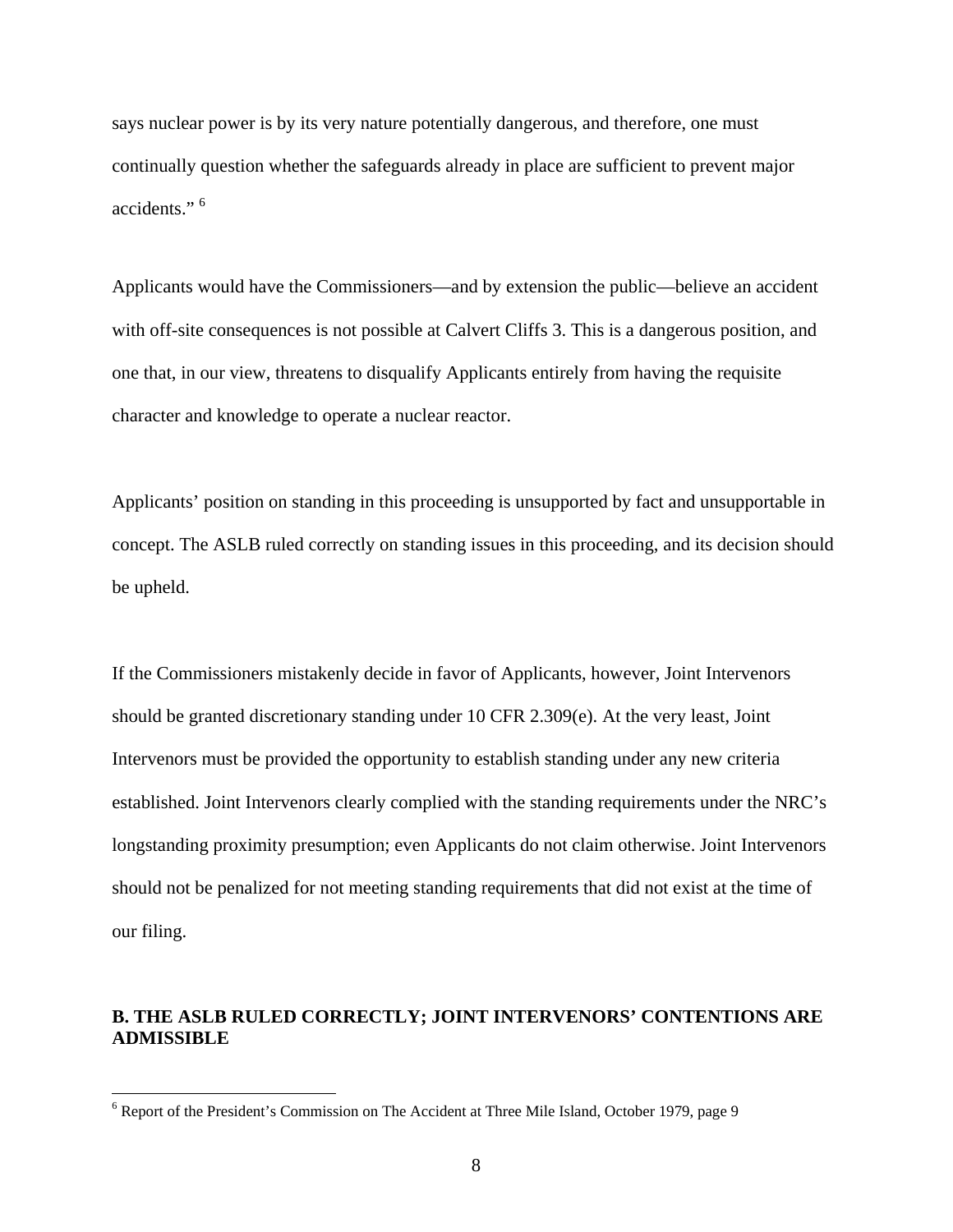The Atomic Safety and Licensing Board ruled correctly in admitting Contention 1, Contention 7 as narrowed to reflect the Commissioners' *Bellefonte* decision<sup>7</sup>, and in admitting a portion of Contention 2.

#### **1. Contention 1 is admissible and the ASLB's order should be upheld**

As the ASLB stated<sup>8</sup> "Joint Petitioners have satisfied all of the requirements of Section  $2.309(f)(1)$ " in relation to Contention 1.

Applicants again, as they did in their reply brief to our Petition to Intervene, primarily argue the merits of this contention, rather than its admissibility. We look forward to arguing the merits of this contention at the evidentiary stage of this hearing, which is when such argument is appropriate.

Intervenors do not have the burden of proving our entire case at the contention admissibility level. If that were the case, there would be no need for evidentiary hearings. Rather, we must meet the requirements of Section 2.309(f)(1)—which we have done.

Applicants also greatly understate our bases for this contention, which are outlined in our Petition to Intervene (pages 5-8) and in our Reply Brief (pages 19-26).

 7 Bellefonte Memorandum and Order, CLI-09-03, February 17, 2009

<sup>&</sup>lt;sup>8</sup> March 24, 2009 Memorandum and Order, ASLB No. 09-874-02-COL-BD0, page 31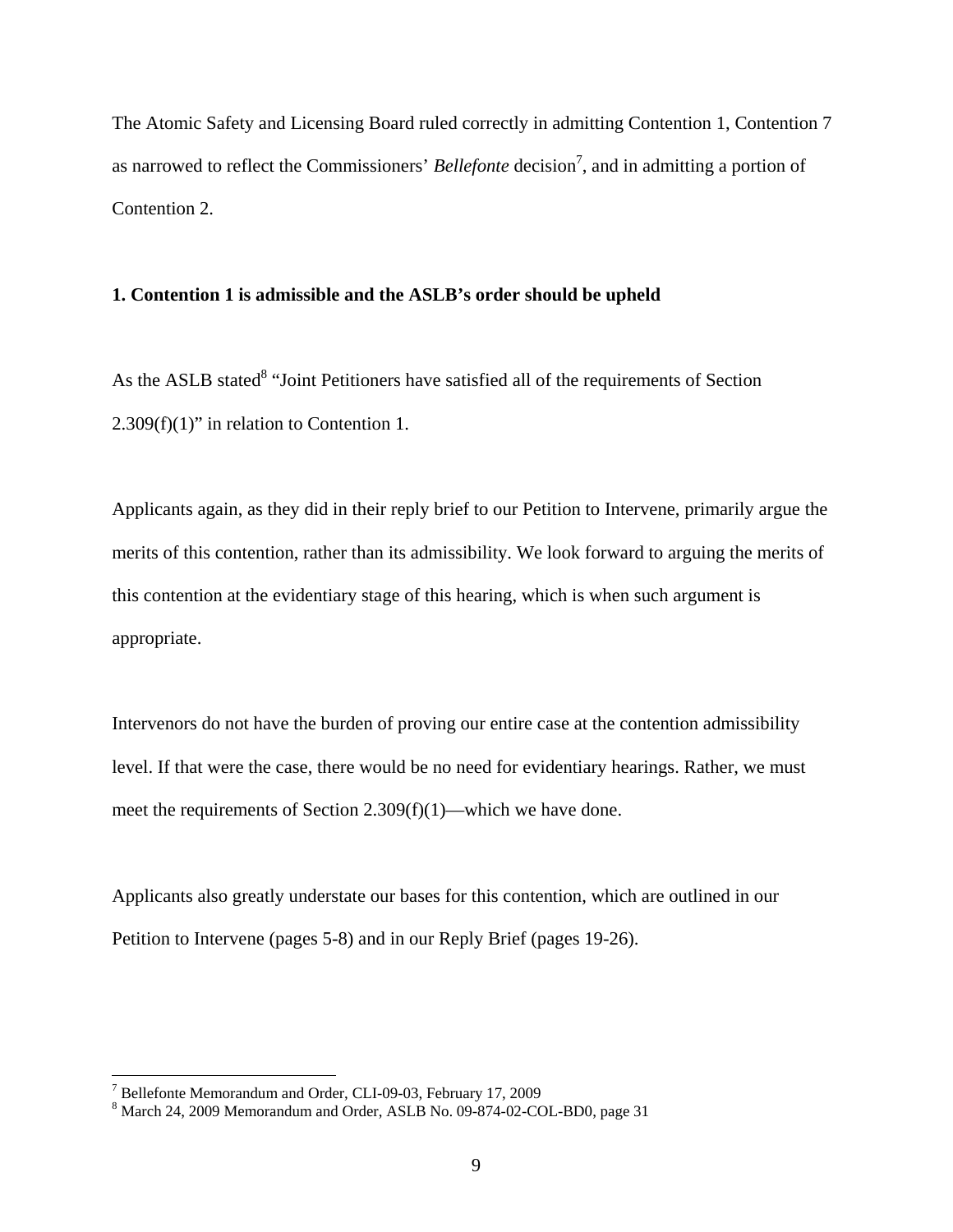To summarize very briefly, we contend that the proposed Calvert Cliffs-3 nuclear reactor violates the plain language of the Atomic Energy Act, which prohibits "foreign ownership, control *or* domination" of a U.S. reactor (emphasis added).

We pointed out the substantial ownership by a foreign corporation, Electricite de France (EdF), in this project and noted that EdF is mostly owned and controlled by a foreign government. We pointed out that the reactor manufacturer for this project, Areva, is also mostly owned and controlled by the same foreign government. In the pre-hearing conference on February 20, 2009, we noted that a substantial amount of the financing for this project is expected to come from this same foreign government through its Export-Import Bank. Joint Intervenors provided and referenced relevant documents to support our statements.

Additionally, since our initial petition to intervene was filed, EdF is seeking regulatory approval for an investment in Constellation Energy Group (the other entity with ownership in this project) roughly equal to the entire value of Constellation Energy Group.

Contrary to Applicants' assertions, these are serious bases for this contention. This major involvement by foreign corporations and a foreign government raise clear and material issues about this project's compliance with the Atomic Energy Act.

Applicants assert that Joint Intervenors did not address the discussion of foreign ownership and control in Revision 3 of their application. Revision 3 was not publicly available at the time of the filing of either our Petition to Intervene nor our Reply Brief. But, to the contrary, Joint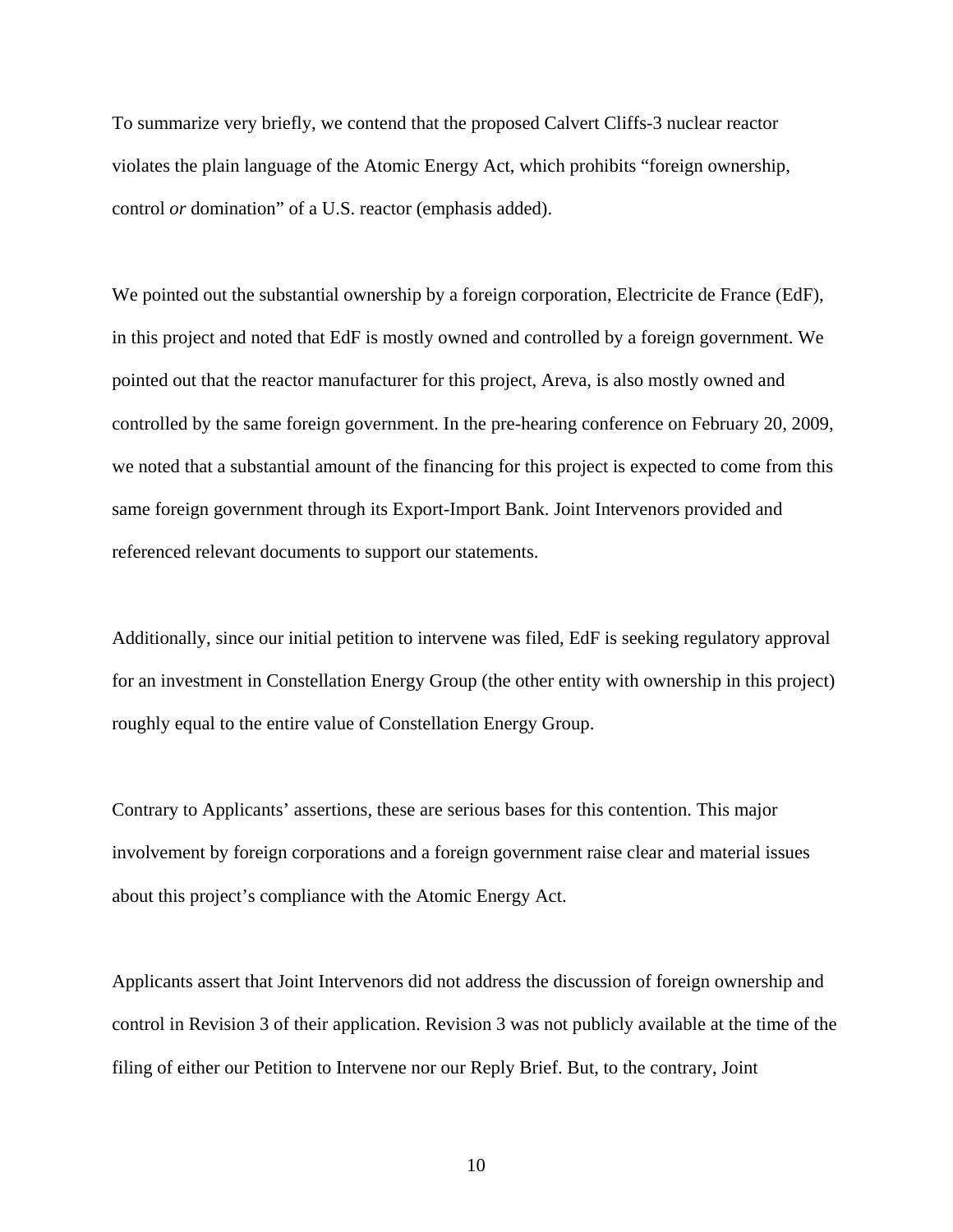Intervenors did address Revision 3 in the February 20, 2009 pre-hearing conference, where we noted that Revision 3 does not alter the fundamental underpinning of this contention and would be more appropriately considered at the evidentiary stage:

MR. MARRIOTTE: I do want to say one more 5 thing which is Revision 3 of their application which 6 we finally got to look at on January 27th does contain 7 a fairly substantial amount of new information on how 8 the Applicant proposes to essentially get out of the 9 foreign ownership restriction and we are willing to 10 amend our contention if the ASLB believes that 11 appropriate, but in looking, in reviewing it fairly 12 quickly, it's our view at this time that the changes 13 in Revision 3 should essentially come up at the 14 evidentiary stage after the Commission has admitted 15 because they don't change the fundamental underpinning 16 of our contention.<sup>9</sup>

1

Applicants are correct in noting the ASLB stated that "there is no threshold above which a foreign entity is assumed to control and dominate a corporation..." We disagree with this statement from the ASLB, as we believe there is a threshold (obviously, 100% ownership would be one such threshold)—however, what that threshold may be is unclear. The ASLB notes that the drafters of the AEA rejected a provision that would have placed a mere 5% ownership level as a disqualifier. This does not necessarily mean, however, that a 25% level, or a 40% or 50% level might not have been rejected, or might not be disqualifying on its face. The mere fact that the drafters even considered such a low 5% ownership level as a standard indicates discomfort with the notion of a substantial foreign ownership level. We believe that a majority foreign ownership level is, in fact, disqualifying under the plain language of the Act. Additionally, we believe the ASLB should have used the word "or" in place of "and" in this phrase to properly

<sup>&</sup>lt;sup>9</sup> Transcript of pre-hearing conference, February 20, 2009, page 35, (note, to correct two errors in the transcript, it is Mariotte, and line 14 should be "after the contention has been admitted" not "Commission has admitted")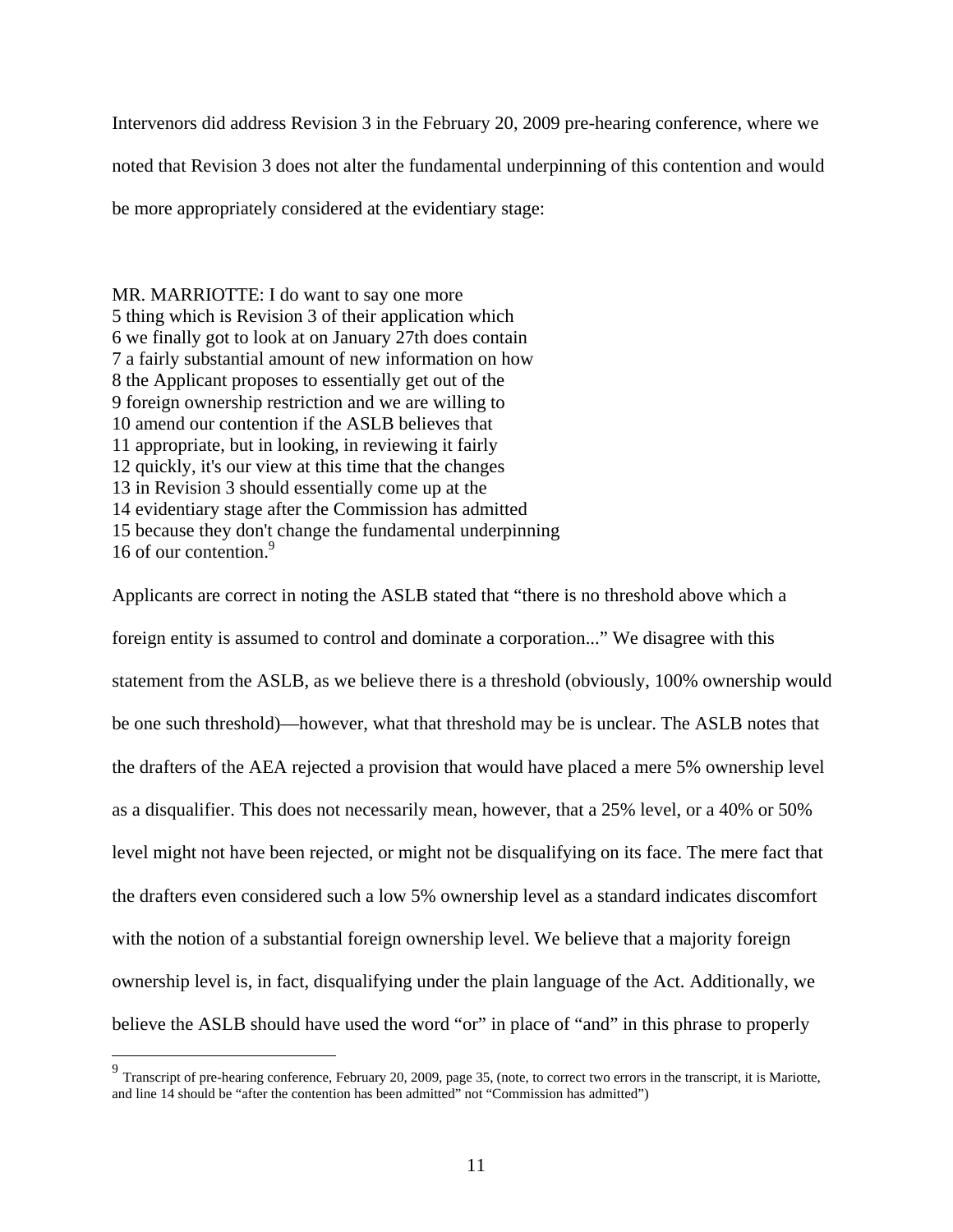reflect the language of the Atomic Energy Act itself (i.e., "there is no threshold above which a foreign entity is assumed to control *or* dominate a corporation…").

In any case, an ownership threshold is not necessary for this contention's admissibility. Applicants have ignored the rest of the ASLB's statement, which continues,

"…this policy only establishes that a foreign entity cannot be denied a license based on percentage of ownership per se*.* NRC case law and precedent do not prohibit considering the percentage of foreign ownership as one element in NRC's overall analysis and finding of whether or not the foreign entity is a threat to the national defense and security of the United States. Joint Petitioners' assertion that EdF's large ownership interest indicates control and domination of Applicant is undeniably a dispute with Applicant's argument that safeguards delineated in the Application negate control and domination. This issue raises a dispute of material fact with the Application. To what extent EdF actually exercises control and domination over Applicant, and whether adequate safeguards are indeed in place to negate this influence, goes to the merits of the case and is not appropriate to decide at the contention admissibility stage. Furthermore, the facts indicate that EdF may acquire a larger ownership interest in Constellation in the near future. This leads the Board to the conclusion that the ultimate outcome of this issue is unclear. (footnotes omitted). $^{10}$ 

Contrary to Applicants' assertions, the level of foreign ownership in this project is relevant to an overall determination of whether this project runs afoul of the Atomic Energy Act's prohibition against "foreign ownership, control, *or* domination." (emphasis added).

<sup>10</sup> ASLB order, March 24, 2009, page 30-31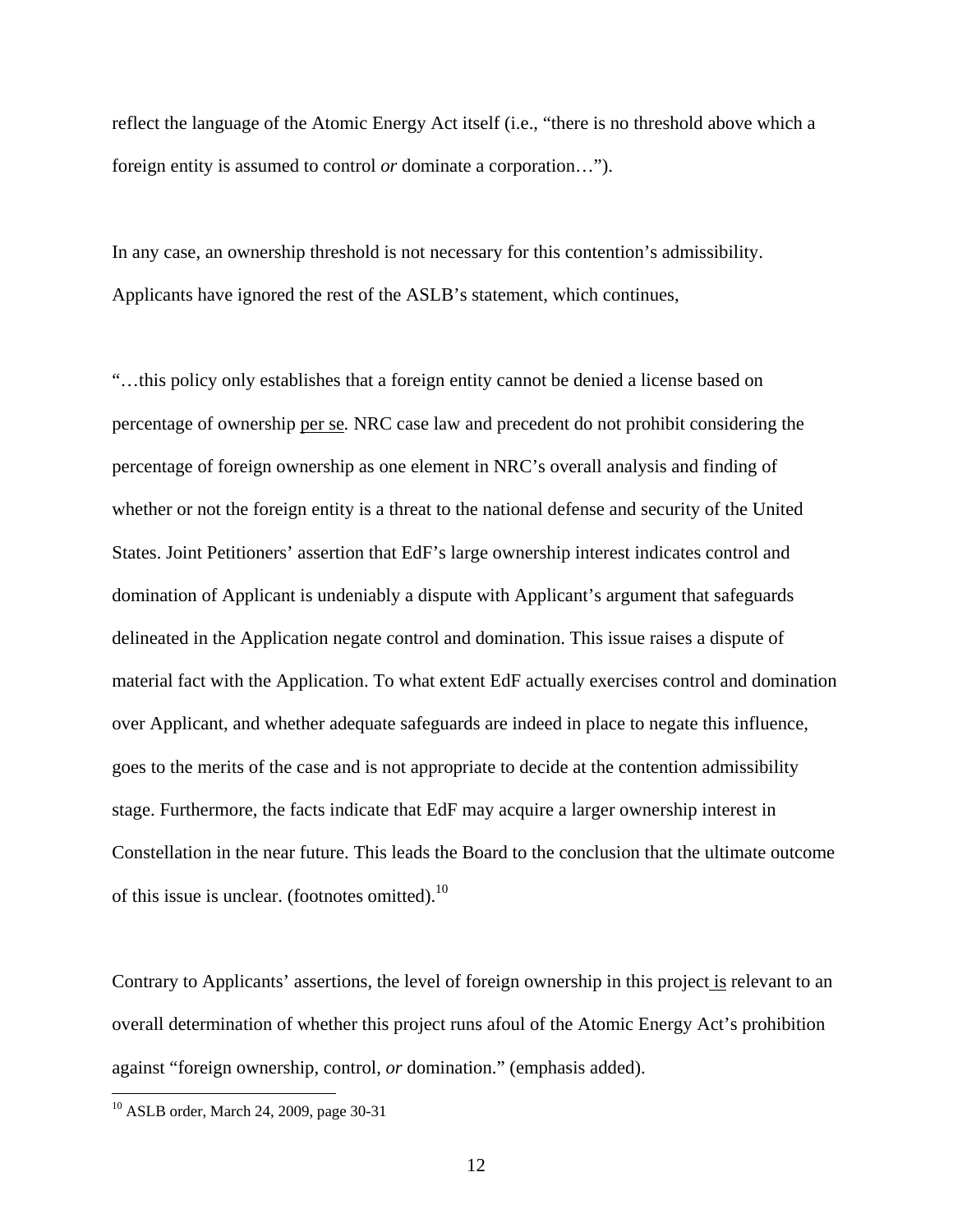Finally, Applicants argue that Contention 1 should not be admitted on standing grounds. This is simply an extension of Applicants' effort to deny standing to Joint Intervenors on any issue. We have addressed most of the standing issue in the first part of this brief. Applicants seem to argue that, contrary to NRC precedent, intervenors must also establish specific standing for each contention and that contentions "may be limited to those that will afford it relief from the injuries asserted as a basis for standing."11 Intervenors need not jump over additional imaginary standing hurdles for every contention. However, we do note that if, following a hearing, Contention 1 were upheld, the result could be denial of a Construction/Operating License or a requirement that the company be completely restructured, which likely would result in a withdrawal of the license application. Both of these possible outcomes would indeed address Intervenors' concerns, stated in our standing declarations, about accidental releases of radiation and contamination of water resources.

Contention 1 meets every requirement of Section 2.309(f)(1). The ASLB was entirely correct in admitting this contention, and the Commissioners should uphold their ruling.

#### **2. Contention 2 is admissible and the ASLB's order should be upheld**

In this contention, Joint Intervenors argue that Applicants' decommissioning funding assurance is inadequate according to the criteria established in 10 CFR 50.75 and 10 CFR 30 Appendix A.

Joint Intervenors also argued that because that funding assurance is inadequate, Applicants must choose the prepayment method of funding assurance. The ASLB struck down this part of the

 $11$  Applicants Appeal Brief, April 3, 2009, page 17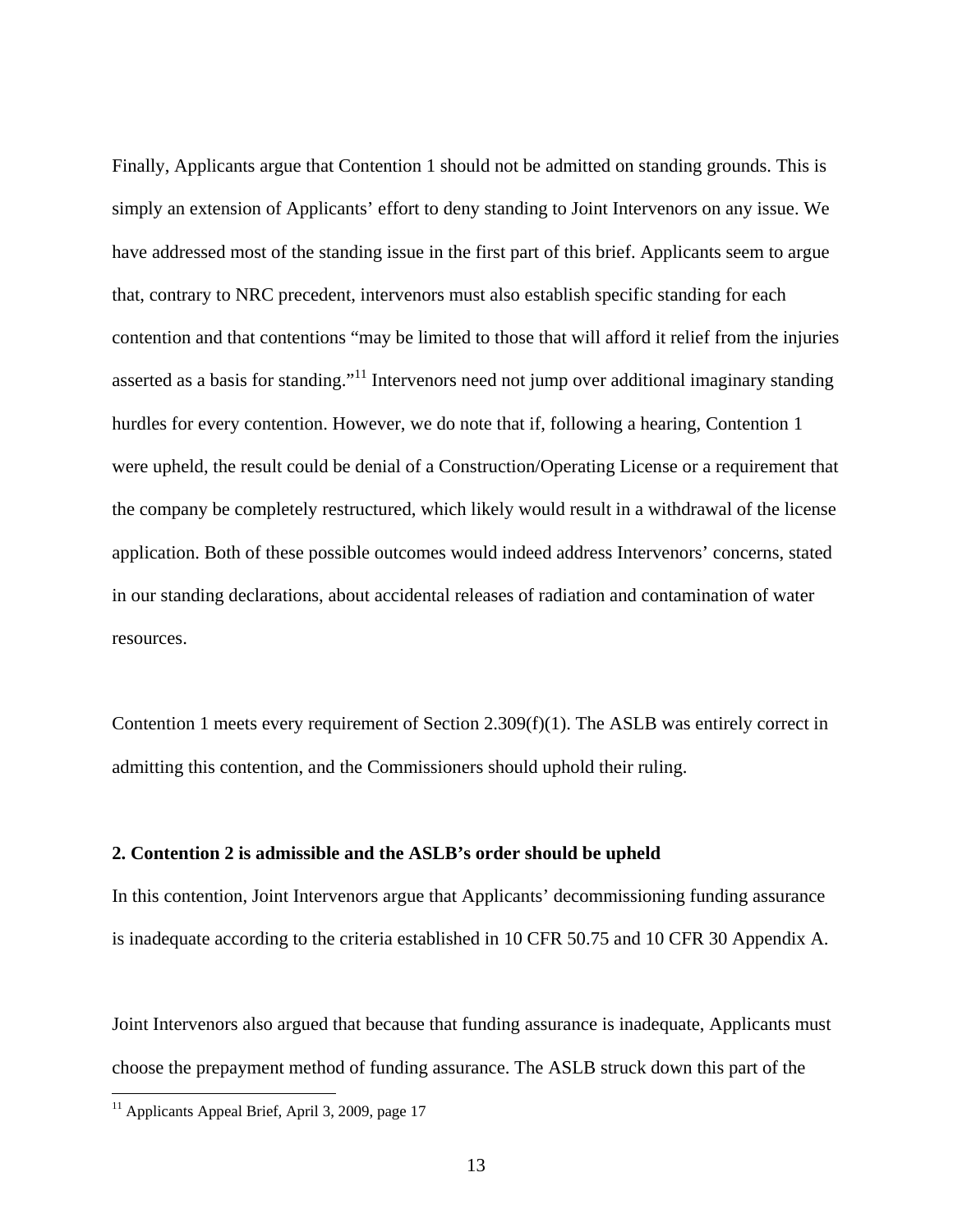contention, stating that it cannot prescribe a method of decommissioning funding assurance. We understand and accept the reasoning behind the denial of this part of our contention.

However, this partial denial does not render irrelevant the heart of this contention.

Applicants have again, as they did for Contention 1, mischaracterized and understated the bases for this contention. We have raised a material issue: that Applicants cannot show, under the regulations and methods of decommissioning funding assurance they have chosen, that they have the financial resources to provide such assurance.

We noted that Applicants already have incurred substantial decommissioning funding commitments through their ownership of five existing nuclear reactors. We noted and provided evidence that, like most other investment funds over the past many months, decommissioning funds for some existing reactors have plummeted in value (we did not have access to that information for Applicants' funds, but it is reasonable to assume that is the case). We noted that the value of Constellation Energy Group, a 50% owner of the proposed Calvert Cliffs-3 reactor, has plunged by 75% since the filing of its initial COL application (and we note now that the value of the other 50% owner and dominant partner, Electricite de France, has plummeted by about 40% since we filed our Petition to Intervene in November 2008).

Taken together, these financial realities bode poorly for Applicants' ability to provide assurance of funding for decommissioning and indeed our contention argues that Applicants currently cannot meet the criteria in 10 CFR 30 Appendix A, A.1.ii and 10 CFR 30 Appendix A, B.1.ii for

14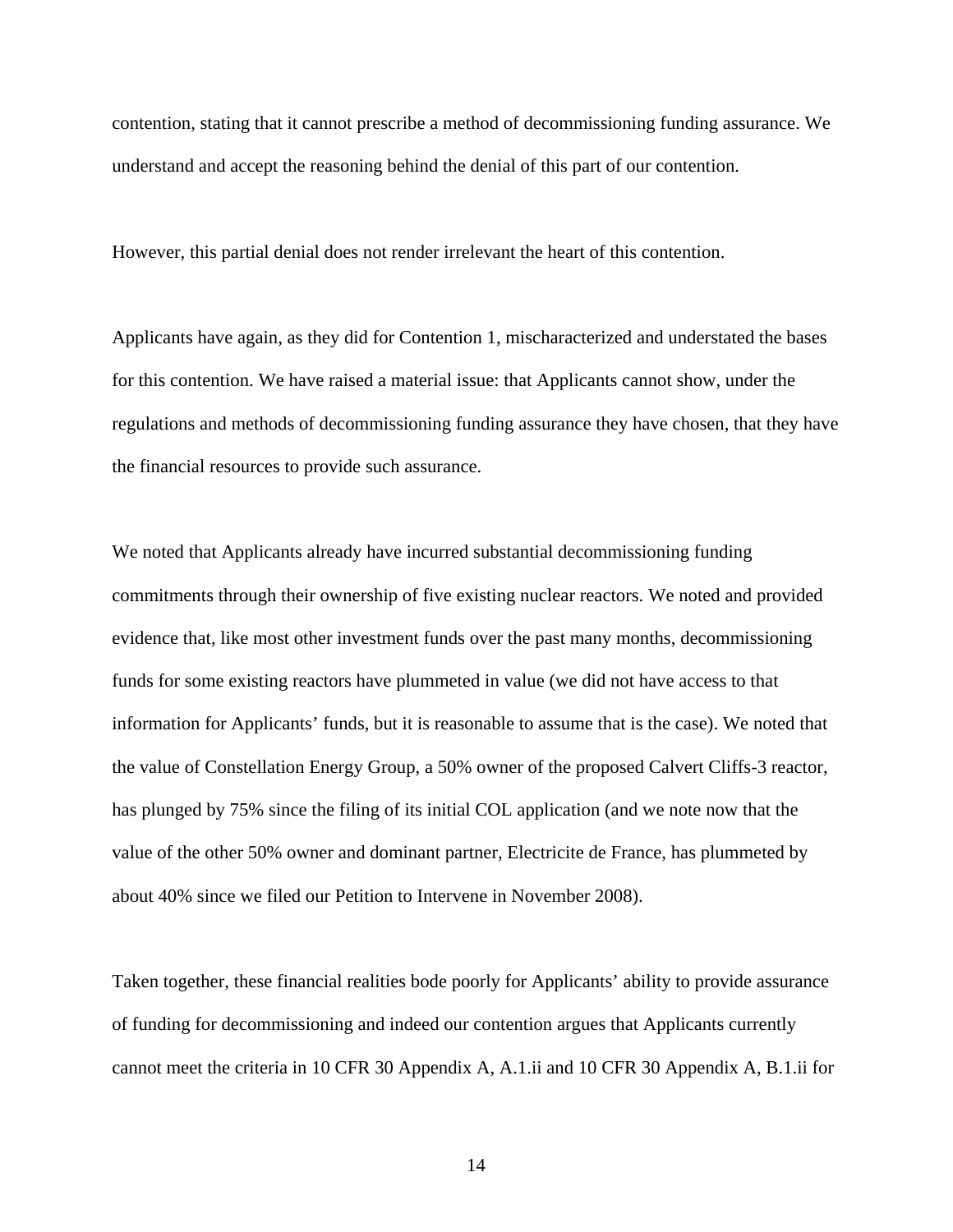their chosen decommissioning method. This is a genuine material dispute and is admissible for hearing.

Applicants state, curiously, that "Petitioners point to no legal obligation to 'pass' the financial test or demonstrate an ability to provide decommissioning funding assurance at the COL application stage—*now or any future point in time*. Petitioners did not even cite, much less discuss, the NRC regulations on decommissioning financial assurance for COL applicants."<sup>12</sup> (emphasis added). This is manifestly untrue, since Joint Intervenors cited in both our Petition to Intervene and in our Reply Brief (and in this brief above) the same regulations cited by Applicants: 10 CFR 50.75 and 10 CFR 30 Appendix A. Further, Applicants themselves acknowledge that "no guarantee is required to be in place for several years"<sup>13</sup> which certainly appears to presume they understand that they must demonstrate their ability to provide funding assurance at some point in time.

The question the ASLB determined is necessary to take up at this point—before consideration of the substance of our contention can be undertaken--is when the Applicant must demonstrate that it can meet decommissioning funding assurance criteria—at the licensing stage or later, when the reactor is ready to begin operations. The ASLB has asked the parties to provide briefs on this issue by May 15, 2009, which Joint Intervenors are prepared to do.

Applicants, however, in seeking to undermine this contention, argue to the Commissioners now that they are not required to meet a financial test at this time. This is, of course, the precise issue

 $12$  Applicants Appeal Brief, April 3, 2009, page 20

<sup>&</sup>lt;sup>13</sup> Applicants Appeal Brief, April 3, 2009, page 21, footnote 21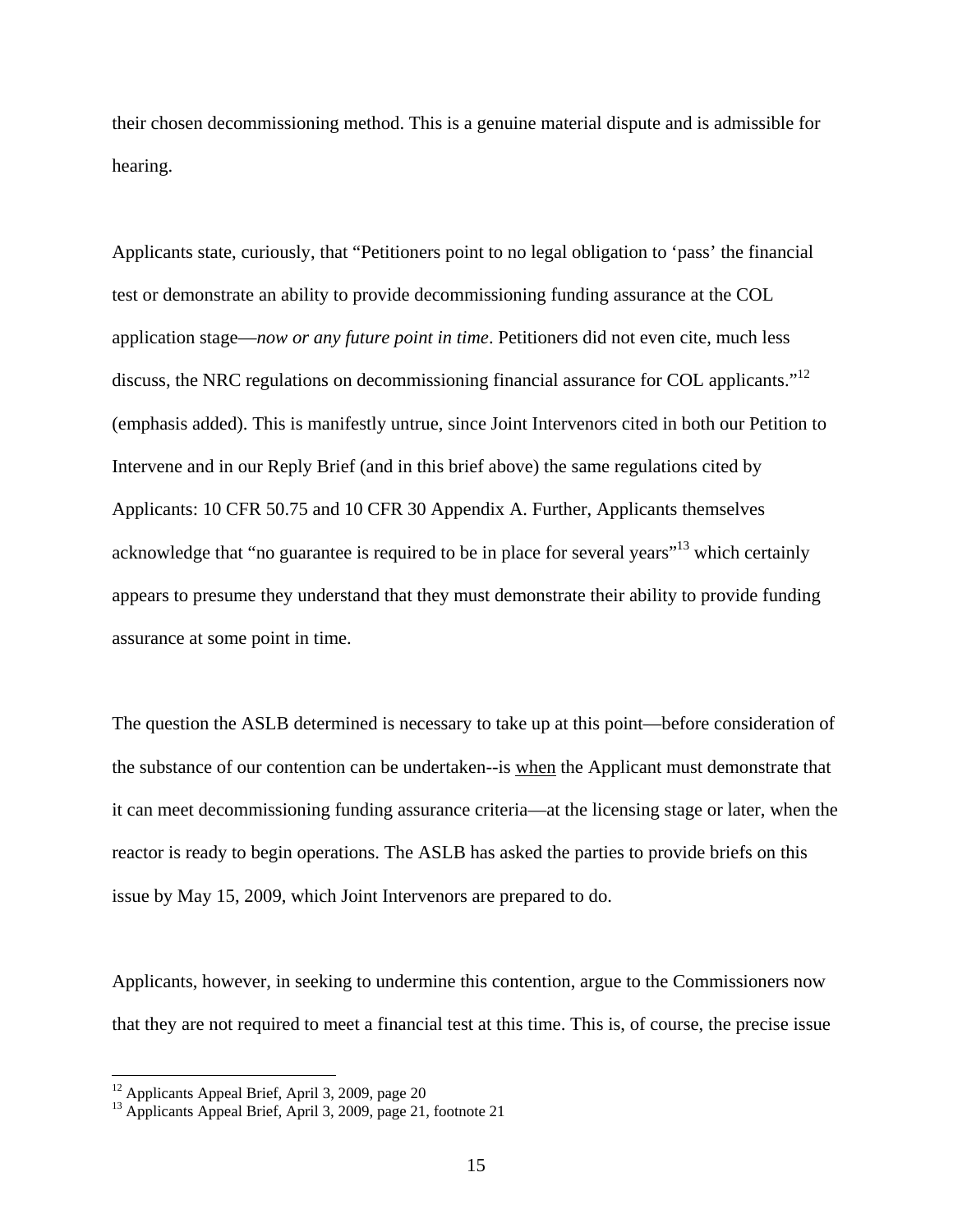the ASLB has established a briefing schedule for, and goes to the merit of this contention, not its admissibility.

Applicants also argue Joint Intervenors could file a 10 CFR 2.206 petition if later on we believe "that the NRC Staff should not permit use of whatever decommissioning funding mechanism UniStar intends to use....<sup>"14</sup> This again gets to the substance of the contention, and not its admissibility, and is appropriate for their brief to the ASLB on the substance. Applicants also made this argument in their reply brief, to which Joint Intervenors replied,

"However, it is clear that this is the only proceeding in which Joint Intervenors may raise this issue. There is no opportunity for members of the public to raise issues involving decommissioning funds after fuel loading. Indeed, there is no opportunity at all to raise this issue outside of this COL process (Applicant suggests Joint Intervenors could use the 2.206 process at a later time, but this process does not offer discovery, cross-examination, enforcement action or judicial review if necessary, thus it provides none of the legal safeguards of the current COL process). Therefore, unless we raise it now, we can never raise it. NRC staff's and Applicant's arguments are tantamount to an assertion that decommissioning funding is simply not an issue that the public is allowed to address. We do not believe that is the understanding of Congress or NRC regulations."<sup>15</sup>

This is also clearly a material dispute that needs to be settled by the proper ASLB processes, as indeed this Board has now ordered.

<sup>14</sup> Ibid

<sup>&</sup>lt;sup>15</sup> Joint Intervenors Reply Brief, December 22, 2008, page 28-29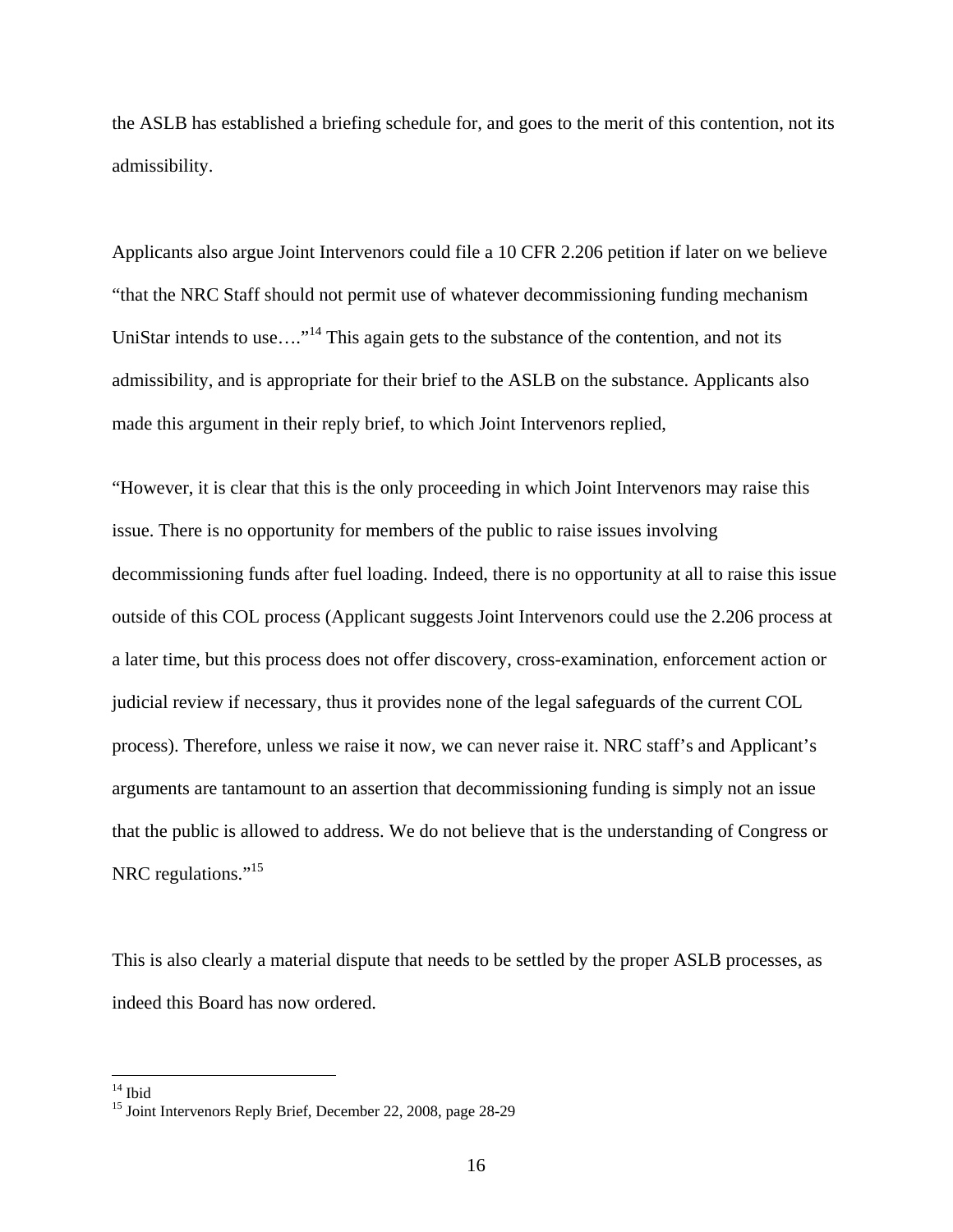Finally, Applicants again attempt to argue standing issues on this contention. We address those in the first section of this brief. Even if we were forced to meet Applicant's imaginary and selfserving standing requirements, we would prevail. In this case, failure to ensure adequate decommissioning funding would almost certainly lead to inadequate clean-up of this reactor site, which would lead to a high likelihood of accidental releases of radiation and contamination of water resources. Denial of a license based on inadequate decommissioning funding would prevent the likelihood of such releases and contamination of Maryland's water resources. NRC insistence on adequate decommissioning funding (if even possible from these Applicants) as a result of this contention would reduce the risk of accidental radioactive releases and water contamination.

Contention 2 is admissible, and the Commission should uphold the ASLB's order.

#### **3. Contention 7 is admissible and the ASLB's order should be upheld**

Joint Intervenors' Petition to Intervene and Reply Brief both were prepared prior to the Commissioners *Bellefonte* decision, which was released just days before the February 20, 2009 pre-hearing conference in this case. At that conference, Joint Intervenors acknowledged that, as originally written, a portion of the contention was contrary to *Bellefonte* and we agreed that the contention needed to be narrowed in focus to ensure compliance with *Bellefonte*. The contention admitted by the ASLB order has been properly narrowed and is admissible as stated in the order.

In their appeal, Applicants simply repeat the arguments already properly rejected by the ASLB. Contrary to the Applicants' statement, Joint Intervenors did supply an expert witness and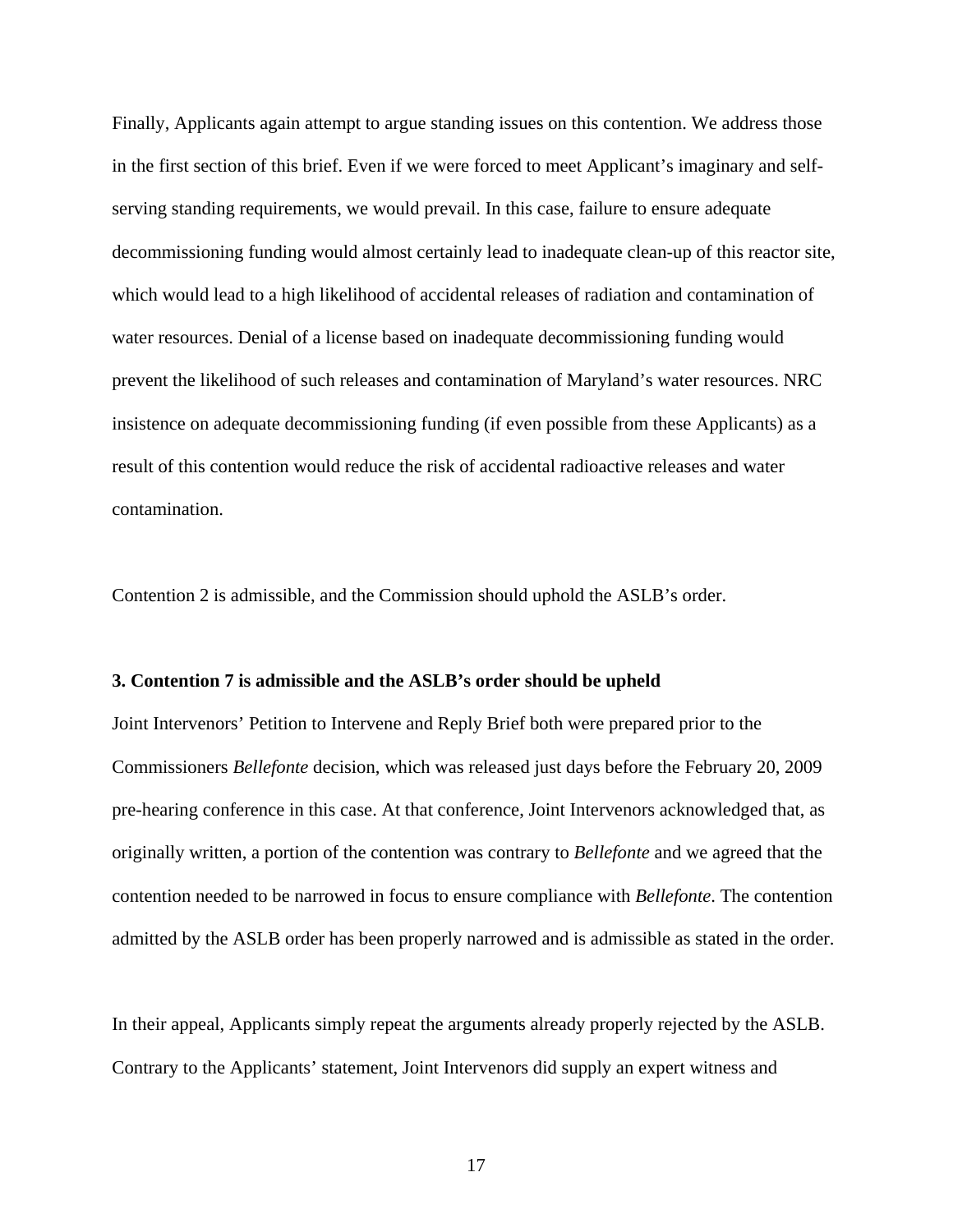affidavit. Contrary to the Applicants' statement, Joint Intervenors properly identified items missing from the Applicants' Environmental Report—including such basic information as an acknowledgement that the Barnwell disposal facility is now closed to reactors sited in Maryland and how the Applicant therefore intends to manage Class B and C radioactive waste. As the ASLB stated, "the omitted information is material to the ER's compliance with 10 CFR 51.45(b) and (e), and, to the agency's compliance with NEPA."16

We need not repeat all of the other points the ASLB made in rejecting the Applicants position against admissibility of Contention 7, but we note that the discussion on pp 71-76 makes clear that the Applicants' position is unsupportable. That remains the case with the position taken in Applicants' Appeal Brief.

However, we take additional issue with the Applicants' argument that "even with the closure of Barnwell, there is a clear disposition path for removing Class B and C waste from the Calvert Cliffs 3 site."17 This argument is disingenuous at best. As support for their argument, Applicants cite Unistar Exhibit 1. This exhibit is merely a December 2, 2008 press release from an unrelated company, Studsvik, which states Studsvik has signed a contract with another unrelated company, FPL Group, to treat that company's Class B and C radioactive waste.

Interestingly, the press release states that Studsvik says it will "thereafter take responsibility for storage and final disposal, for which a storage agreement has been reached with Waste Control Specialists (WCS) in Texas." A press release, of course, does not carry the same weight as a

<sup>&</sup>lt;sup>16</sup> ASLB Memorandum and Order, ASLBP No. 09-874-02-COL-BD01, page 68

<sup>&</sup>lt;sup>17</sup> Applicants Appeal Brief, April 3, 2009, page 26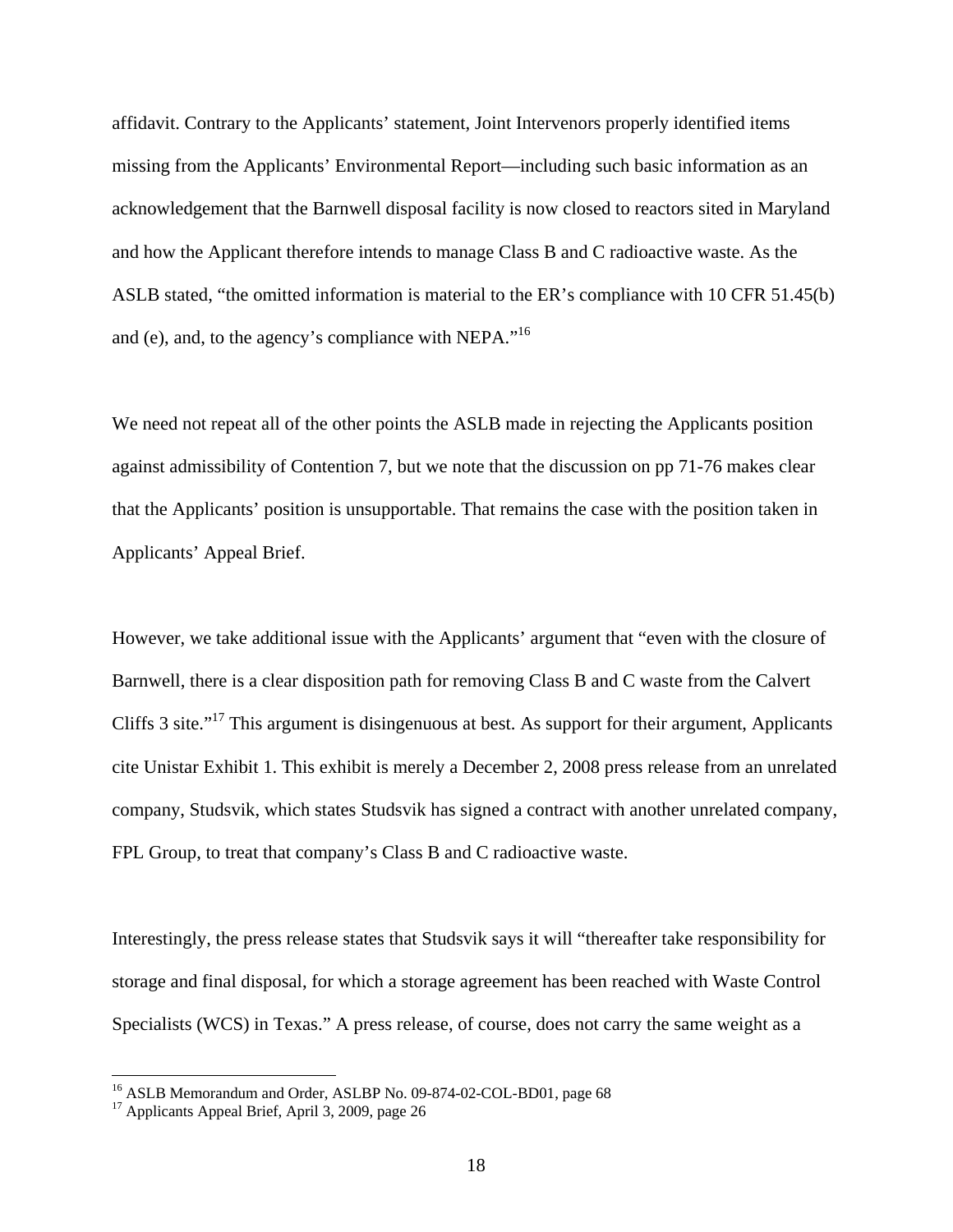legal document, so perhaps this particular flight of fancy can be forgiven on the part of Studsvik. But for Applicants to cite it as a "clear disposition path" for Class B and C waste is irresponsible and misleading.

The reality is that WCS does not currently accept Class B and C waste for disposal from any commercial facility anywhere. It has received a license from the State of Texas to eventually accept such waste, but with literally dozens of conditions that must be met before it can do so. There is no assurance WCS can even meet all of the conditions. Further, Texas is a member of a Low-Level Waste Compact that includes only the States of Texas and Vermont; waste from other states cannot, at this time, be accepted within the State of Texas. WCS is not a "clear disposition path" for radioactive waste from Calvert Cliffs and may well never be.

Applicants state in a footnote that "Constellation Generation Group has signed a similar contract with Studsvik."<sup>18</sup> As the ASLB noted, this information is not supplied in the Environmental Report. Nor do Applicants anywhere supply any further information about this contract—for example: when the contract would start, its duration, whether it covers all Class B and C waste that would be produced by Calvert Cliffs 3, whether there is a clause that would allow Studsvik to return the waste to Calvert Cliffs should the WCS facility never open, and so forth. Thus, this one-line unsupported statement does not address the issues raised in our contention.

Again, Applicants' have raised a standing objection to the admissibility of this contention similar to those of contentions 1 and 2. Again, Applicants' position is wrong. An inadequate low-level waste management program would likely lead to accidental radioactive releases and

<sup>&</sup>lt;sup>18</sup> Ibid, footnote 25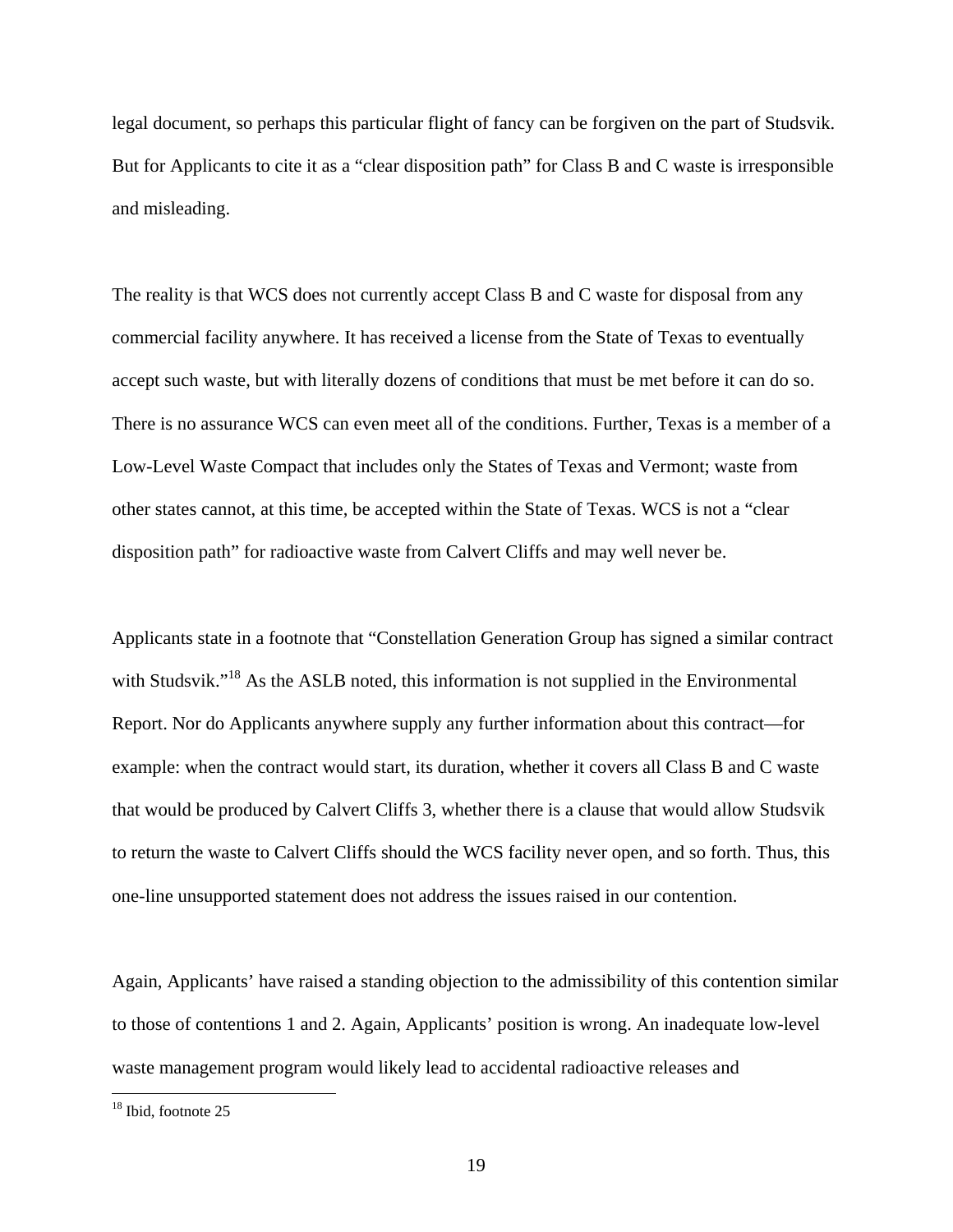contamination of water resources. A resolution of this contention in favor of Joint Intervenors would lead to a better low-level waste management program and thus reduce the likelihood of accidental radioactive releases and contamination of water resources—the very issues on which Joint Intervenors have asserted standing.

Contention 7 is admissible, and the Commission should uphold the ASLB's order.

#### **C. CONCLUSION**

For all of the foregoing reasons, the Commissioners should uphold the entirety of the ASLB order on standing and admissibility of contentions.

Respectfully submitted,

April 17, 2009

\_\_\_\_\_\_\_\_Signed Electronically by\_\_\_\_\_\_\_\_\_\_\_\_\_\_\_\_ Michael Mariotte Executive Director Nuclear Information and Resource Service 6930 Carroll Avenue, Suite 340 Takoma Park, MD 20912 301-270-6477 nirsnet@nirs.org

 $\equiv$  Executed in Accord with 10 CFR 2.304(d) $\equiv$ Paul Gunter Beyond Nuclear 6930 Carroll Avenue, Suite 400 Takoma Park, MD 20912 301-270-2209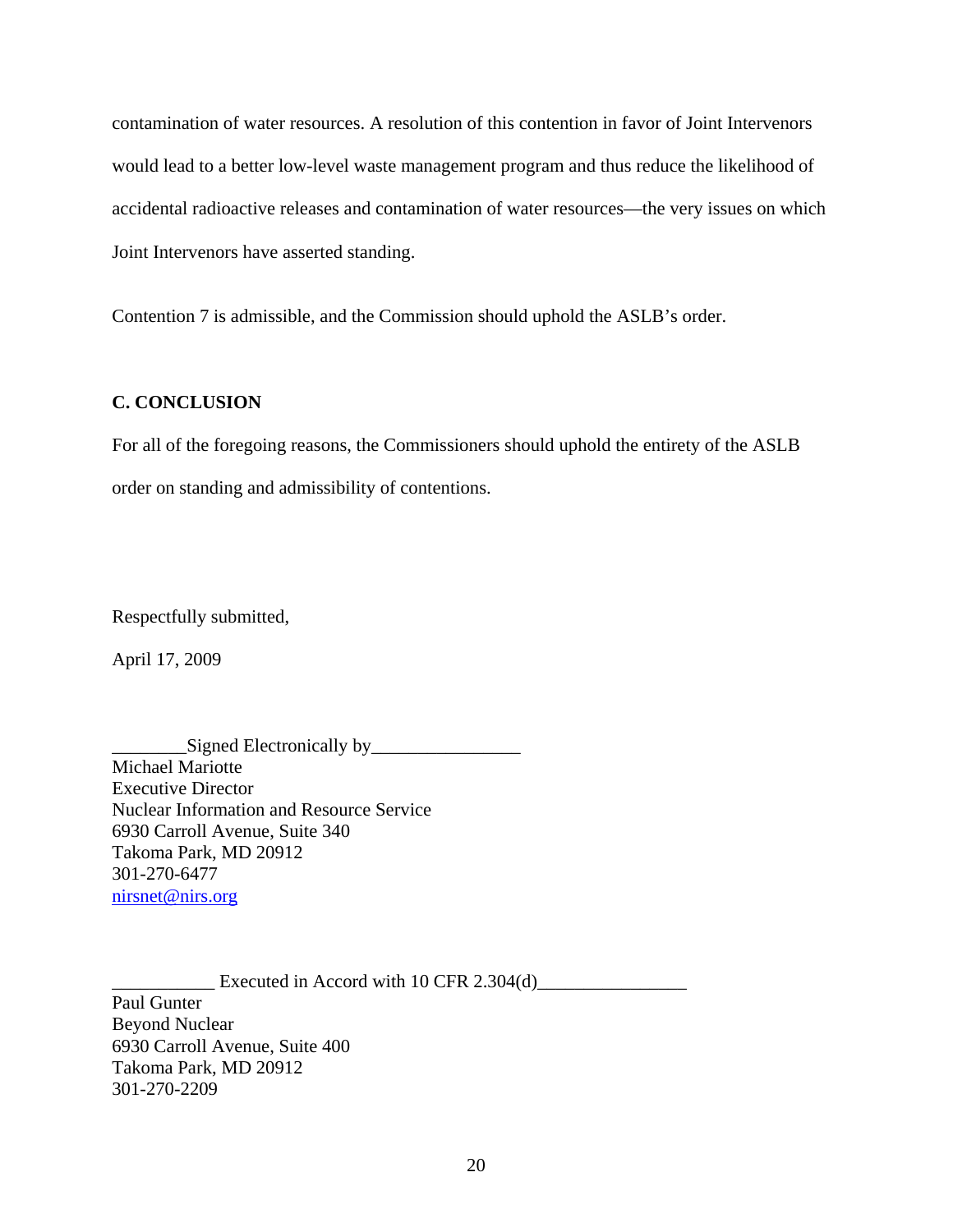## paul@beyondnuclear.org

 $\Box$  Executed in Accord with 10 CFR 2.304(d) Allison Fisher Public Citizen 215 Pennsylvania Avenue SE Washington, DC 20003 202-546-4996 afisher@citizen.org

 $\frac{1}{2}$  Executed in Accord with 10 CFR 2.304(d) June Sevilla **SOMDCARES** 3086 Calvert Blvd Lusby MD 20657 410-326-7166 qmakeda@chesapeake.net

21